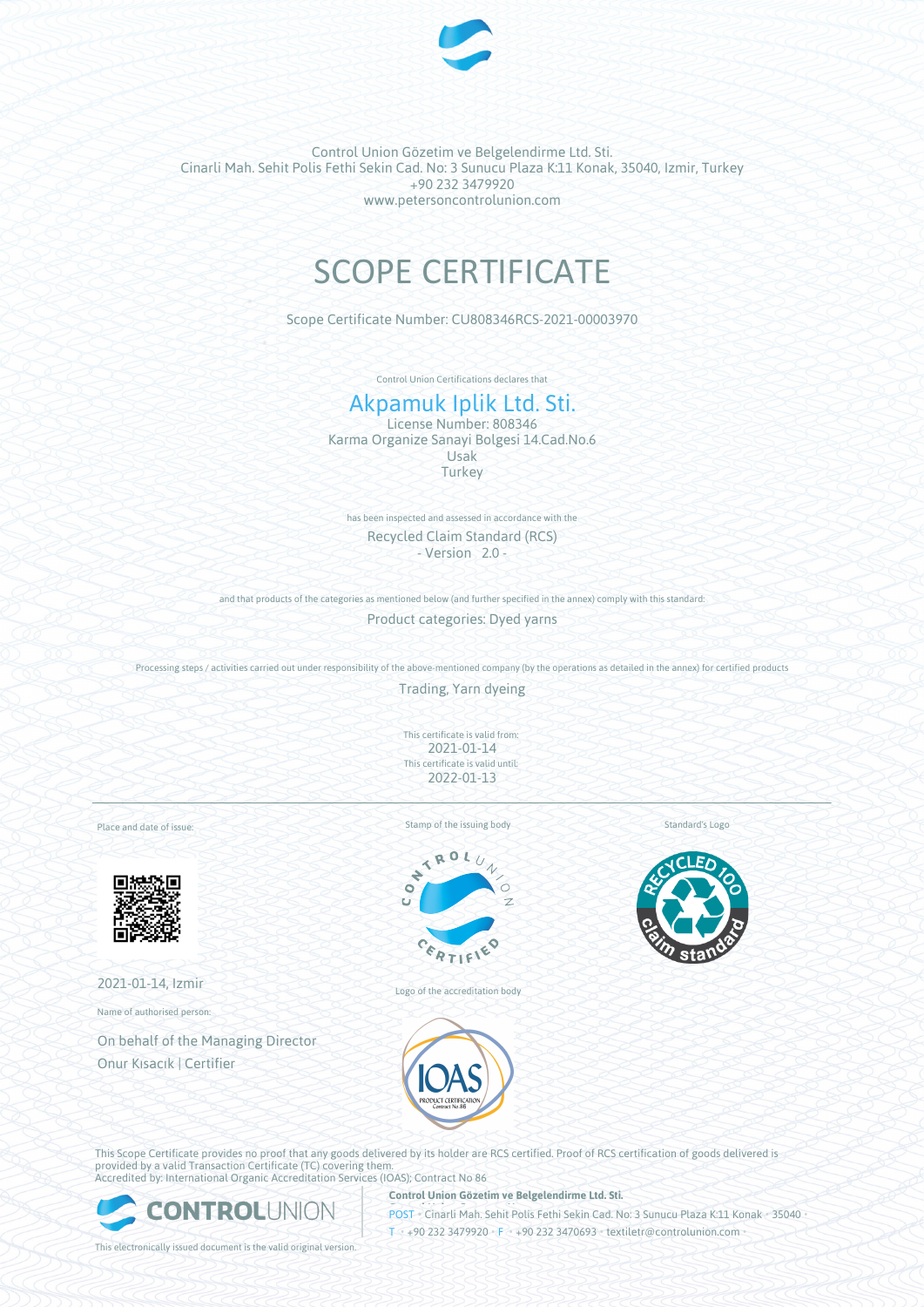

#### Control Union Gözetim ve Belgelendirme Ltd. Sti. Cinarli Mah. Sehit Polis Fethi Sekin Cad. No: 3 Sunucu Plaza K:11 Konak, 35040, Izmir, Turkey +90 232 3479920 www.petersoncontrolunion.com

#### **Akpamuk Iplik Ltd. Sti. Recycled Claim Standard (RCS)**

Products Annex to certificate no. CU808346RCS-2021-00003970 In specific the certificate covers the following products:

| <b>Product category</b>            | <b>Product details</b> | <b>Material composition</b><br>100.0% Recycled Pre-Consumer Cotton |                 | Label grade<br><b>Recycled Claim</b><br>Standard 100 |
|------------------------------------|------------------------|--------------------------------------------------------------------|-----------------|------------------------------------------------------|
| Dyed yarns                         | Other [recycled yarns] |                                                                    |                 |                                                      |
| Place and date of issue:           |                        | Stamp of the issuing body                                          | Standard's logo |                                                      |
|                                    |                        | NTRO.<br>$\bullet$<br>$\circ$<br>Z<br>$\overline{U}$<br>CERTIFY    | Eδ<br>esin      |                                                      |
| 2021-01-14, Izmir                  |                        | Logo of the accreditation body                                     |                 |                                                      |
| Name of authorised person:         |                        |                                                                    |                 |                                                      |
| On behalf of the Managing Director |                        |                                                                    |                 |                                                      |
| Onur Kısacık   Certifier           |                        | PRODUCT CERTIFICAI<br>Contract No.86                               |                 |                                                      |